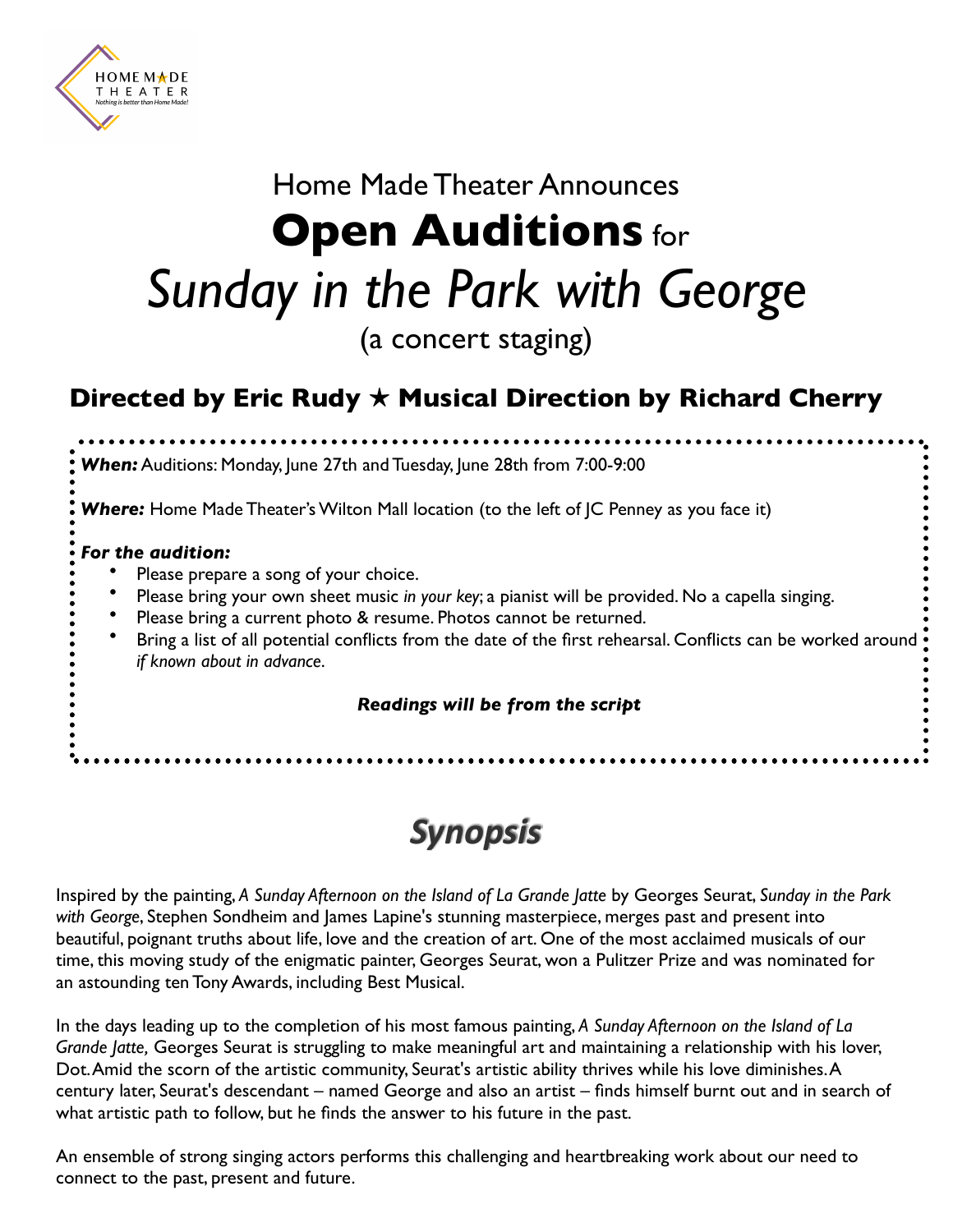## *Character Breakdown (Roles are open to all ethnici es and gender iden ca ons)*

#### **George**

In Act 1: George Seurat, a rather cold artist obsessed with his work at the cost of his personal life. Constantly troubled and borderline obsessive. Act 2: Seurat's burnt-out descendant and inventor-sculptor searching for his purpose. In the end, he is able to use his connection to the past to find the meaning in a blank canvas. Lyric Baritone/Tenor

#### **Dot/Marie**

As Dot, George's headstrong mistress and occasional model, so discontent with their relationship that she eventually leaves him. As Marie, George's elderly wheelchair-bound grandmother who helps him connect to his artistry through her grammar book notes. Mezzo

#### **Old Lady**

George's mother. A cranky and rather demanding fixture in the park. She is able to find solace in nostalgia, and inspires George to find order in his art.

Mezzo

#### **Nurse**

The Old Lady's attendant. She is calming and assertive. Mezzo

#### **Jules**

A rival artist. Callous, critical, and ultimately shallow. Bass-Baritone

#### **Yvonne**

Jules' pampered wife. She is as snippy and snooty as her husband. Mezzo

#### **Boatman**

A surly blue-collared laborer, simple-minded and slovenly. **Bass** 

#### **Celeste #1 & Celeste #2**

Both young shop girls, gossipy and flirtatious. Their friendship with each other is strained when they fight over the Soldier and his companion. Both Soprano

#### **Louise**

Jules and Yvonne's spoiled little girl. She faces neglect and abuse from her parents, despite being honest. Age: 12 - ish Mezzo

#### **Franz**

Jules's German coachman and Freida's husband. Disgruntled with his job. Has a bit of a temper and secretly yearns for the Nurse. Lyric Baritone/Tenor